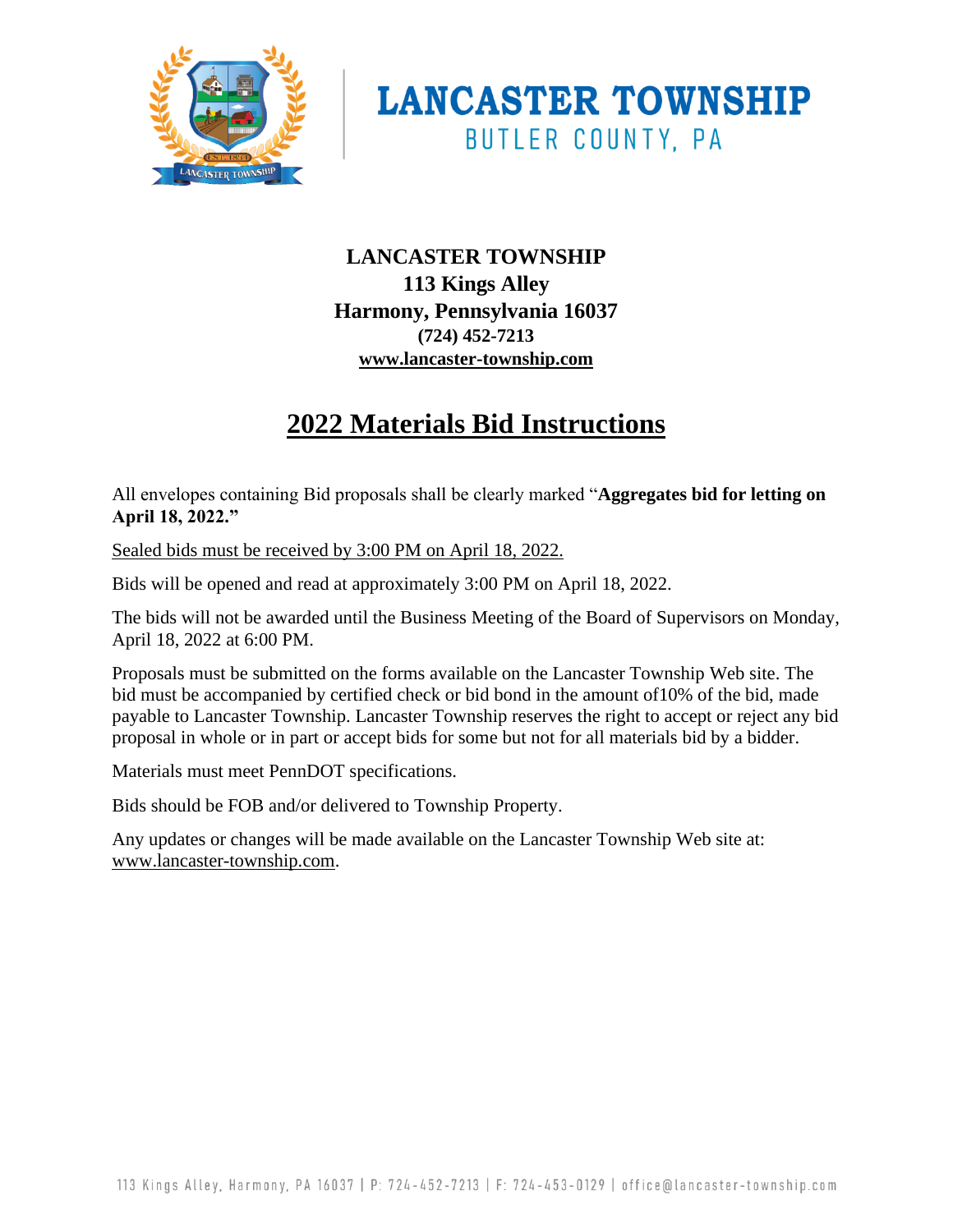

- **2.** Supplier agrees to furnish and deliver those items for which prices have been indicated on the Schedule of Prices (Attachment 1) in accordance with the current PennDOT Specifications (Pub. 408), except bidders need not be prequalified by PennDOT (Sec. 102.01). It is understood that: (1) Bituminous materials will be purchased weight or converted gallons at 60<sup>°</sup>F. (2) Supplier must furnish Form CS-4171, CERTIFICATE OF COMPLIANCE and/ or TR-465 DAILY BITUMINOUS MIX CERTIFICATION. (3) The Municipality reserves the right to make an award on the basis of quotations received for any item or on the basis of the aggregate total for all like items on which quotations are received.
- **3.** Contract shall expire in one year from Date of Award or . April 18, 2023

(DATE)

### **B. CONTRACTOR'S CERTIFICATION**

|  | Proposal of                                                                                                                                                                                                                                                                                                                  |  |  |  |  |  |
|--|------------------------------------------------------------------------------------------------------------------------------------------------------------------------------------------------------------------------------------------------------------------------------------------------------------------------------|--|--|--|--|--|
|  | (NAME OF CONTRACTOR)<br>(ADDRESS)                                                                                                                                                                                                                                                                                            |  |  |  |  |  |
|  |                                                                                                                                                                                                                                                                                                                              |  |  |  |  |  |
|  | It is hereby certified as follows:                                                                                                                                                                                                                                                                                           |  |  |  |  |  |
|  | a. The only person (s) having an interest in this proposal is (are) [include owners of leased equipment]:                                                                                                                                                                                                                    |  |  |  |  |  |
|  |                                                                                                                                                                                                                                                                                                                              |  |  |  |  |  |
|  | <b>b.</b> None of the above persons are employees of the municipality.                                                                                                                                                                                                                                                       |  |  |  |  |  |
|  | c. This proposal is made without collusion with any other person, firm or corporation.                                                                                                                                                                                                                                       |  |  |  |  |  |
|  | d. All specifications referred to above have been examined by the suppliers. The supplier understands that the<br>quantities indicated herein are approximate and are subject to change as may be required; and that all work<br>is payable on the basis of the unit prices listed on the Schedule of Prices (Attachment 1). |  |  |  |  |  |
|  | Accompanying this proposal is a certified check or bid bond in the amount of \$<br>made<br>payable to the municipality, as a proposal guarantee which, it is understood, will be forfeited in case the supplier<br>fails to comply with the requirements of the proposal.                                                    |  |  |  |  |  |

**3.** Name(s) of source(s) of supply of bituminous materials.

\* For Contract Projects, use MS-944.

**-1-**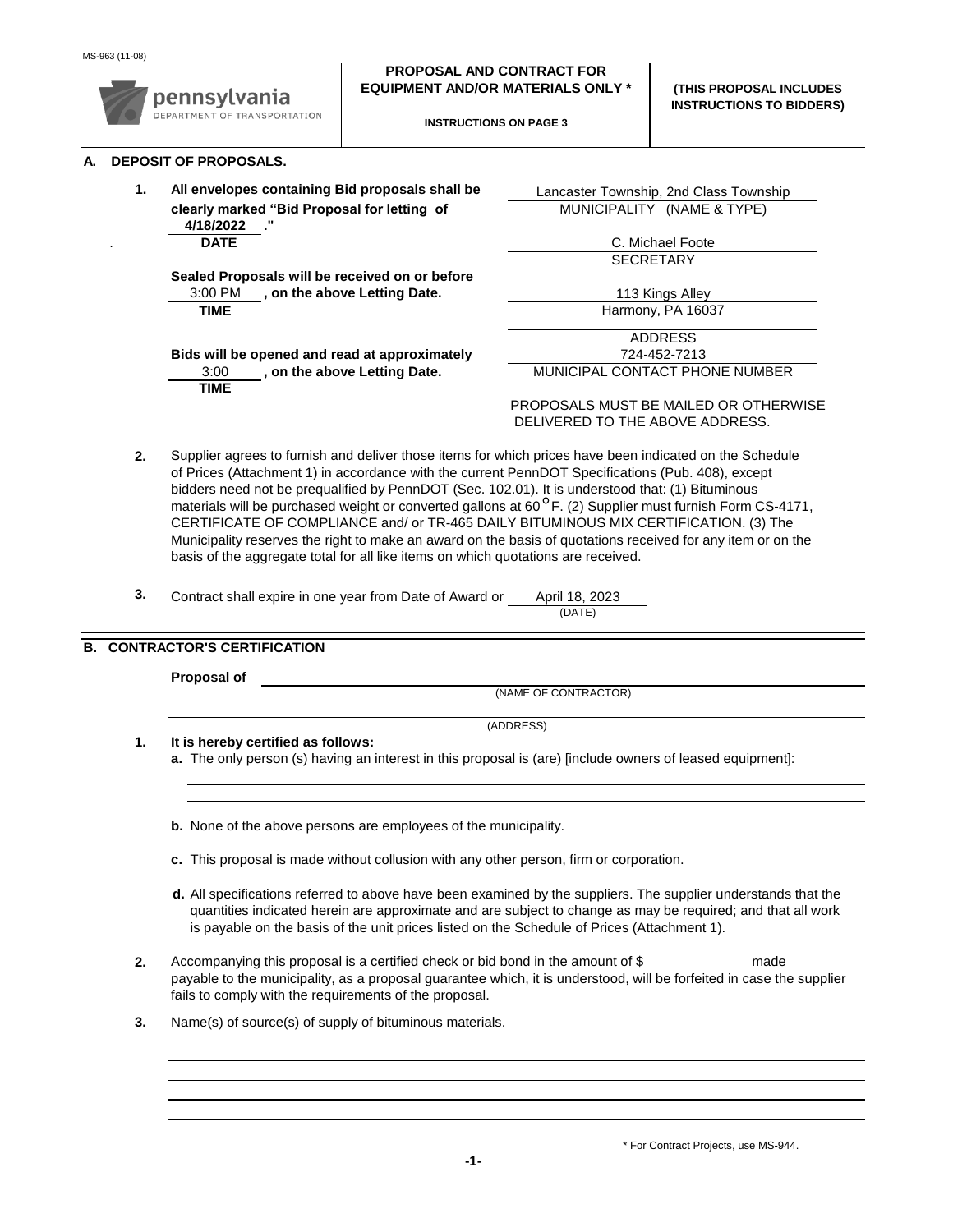#### MS-963

- **4.** The supplier will comply with all requirements of the laws and implementing regulations of the Commonwealth of Pennsylvania and of the United States relating to human relations, equal opportunity and non-discrimination in employment, and will pay to workmen employed in the performance of the contract the wages to which they may be entitled and, when required by law, not less than the applicable prevailing wage.
- **5.** The supplier will provide the municipality with a performance bond in the amount of 50% of the contract, conditioned upon the faithful performance of the contract.

| <b>WITNESS OR ATTESTED BY:</b> |                                                                 |
|--------------------------------|-----------------------------------------------------------------|
|                                | <b>SUPPLIER</b>                                                 |
|                                | BY:                                                             |
| TITLE:                         | TITLE:                                                          |
| <b>PLACE</b>                   | PLACE                                                           |
| SEAL<br><b>HERE</b>            | SEAL<br>HERE                                                    |
|                                |                                                                 |
|                                | TO BE EXECUTED ONLY IN THE EVENT THE ABOVE PROPOSAL IS ACCEPTED |
|                                | <b>ACCEPTED ON:</b>                                             |
|                                |                                                                 |
| <b>ATTESTED BY:</b>            | <b>DATE</b>                                                     |
|                                |                                                                 |
|                                | Lancaster Township, 2nd Class Township                          |
| TITLE:                         | <b>MUNICIPALITY</b>                                             |
|                                | BY:                                                             |
|                                | TITLE:                                                          |
|                                |                                                                 |
| (SEAL)                         | TITLE:                                                          |
|                                |                                                                 |
|                                |                                                                 |
| TOTAL AMOUNT OF CONTRACT:      | TITLE:                                                          |
| \$                             |                                                                 |
|                                |                                                                 |
| ITEMS INCLUDED IN CONTRACT:    |                                                                 |
|                                |                                                                 |
|                                |                                                                 |
|                                |                                                                 |
|                                |                                                                 |
|                                |                                                                 |
|                                |                                                                 |
|                                |                                                                 |
|                                |                                                                 |
|                                |                                                                 |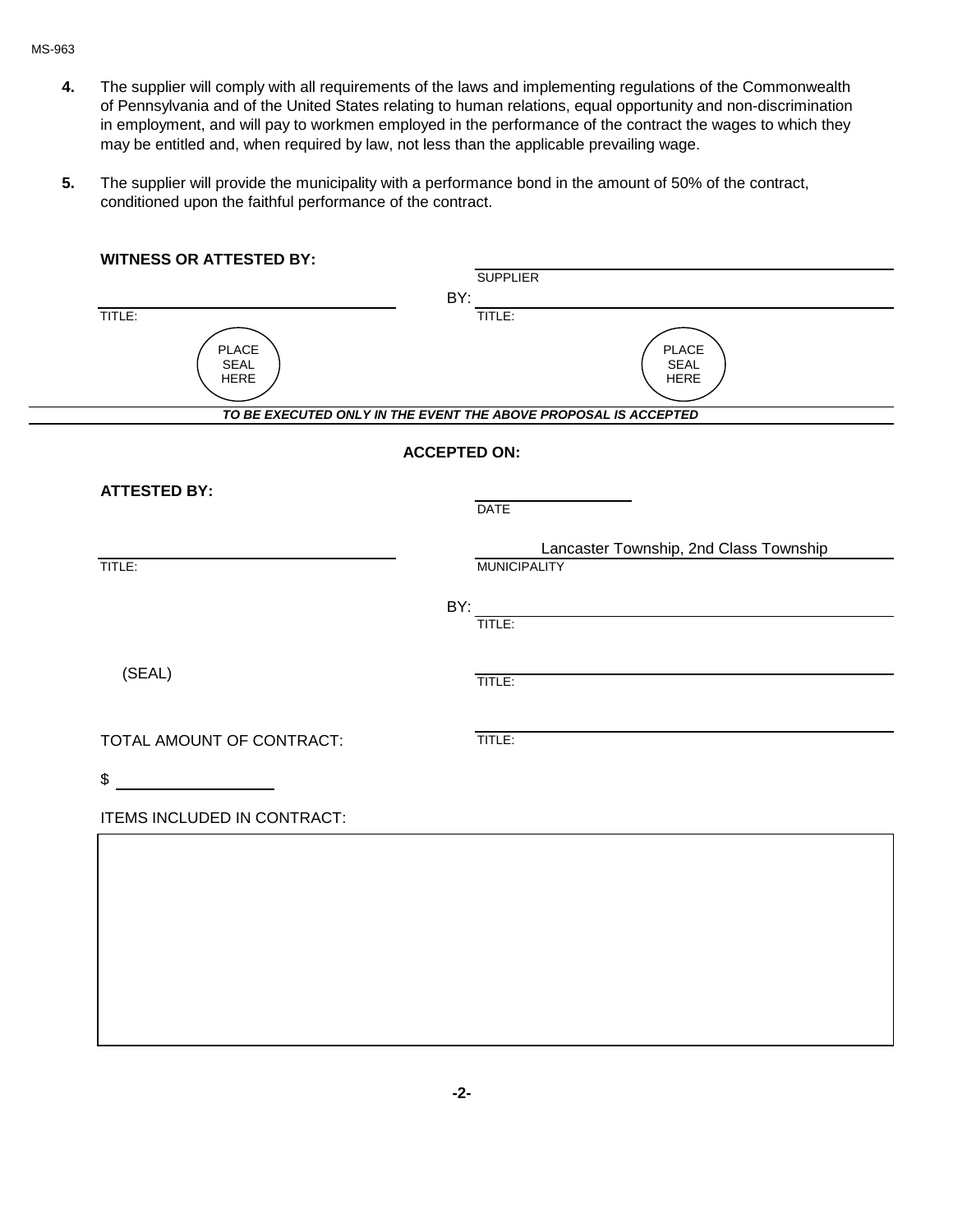#### **SCHEDULE OF PRICES FOR EQUIPMENT AND / OR MATERIALS**

EQUIPMENT Type, Make, Model, Specifications:

| Delivery Date: | F.O.B.                                 |                                                                                                                |
|----------------|----------------------------------------|----------------------------------------------------------------------------------------------------------------|
|                | <b>PRICE</b>                           | \$                                                                                                             |
|                | <b>OUTRIGHT PURCHASE</b><br>- Trade-in | \$                                                                                                             |
|                | Net                                    | \$                                                                                                             |
|                | Rental:                                | RENTAL WITH PURCHASE OPTION (Rental to be applied to purchase price.)<br>per<br>(Hour, day, week, month, etc.) |
|                | <b>PRICE</b>                           | \$                                                                                                             |
|                | - Trade-in                             | \$                                                                                                             |
|                | <b>Net</b>                             | \$.                                                                                                            |

#### **PROPOSAL AND CONTRACT INSTRUCTIONS**

- **1.** The proposal must be typewritten or printed.
- **2.** If more than one proposal on any project is submitted by any individual, firm or partnership, corporation or association under the same or different names, only one lowest proposal will be considered.
- **3.** Bid bonds may be waivered by municipality by crossing it out on Proposal Form 963.
- **4.** Part A of page 1 is to be completed by the municipality. Part B of page 1 is to be completed by the supplier. Schedule of Prices - under equipment section the municipality must complete description, delivery date, delivery site, and check appropriate block (s) for outright purchase or rental with purchase option. Under material section all like materials must be listed together and space provided for a total of all like materials. EXAMPLE: All classes of concrete, all sizes of concrete pipe, all sizes corrugated metal pipe, all asphalt materials, etc. Columns 1, 2, 3, 4, and 5 (be sure to include delivery date) must be filled in by the municipality to insure equitable bidding. All of Columns 6, A, 7, B, 8, and C must be filled in by the supplier, unless otherwise indicated. ( Unit Price delivered as directed does not apply to bituminous pavements. Use form MS-944.) If more space is needed, add note at the bottom of the page: " Continued on Attachment 1 - A" and add additional sheet designated as Attachment 1-A, 1-B, etc. Repeat note for each additional sheet required. Municipality may eliminate one or two pairs of Columns 6 through C, if no bids are desired under one or two of the options.
- **5.** Performance bonds are provided by only the successful bidder. Bond must be in 50% of contract amount.
- **6.** Where Materials for a Wearing Surface Treatment are part of the contract Average Daily Traffic ( ADT ) Count must be included in the description.
- **7.** Contractor awarded the bid shall receive an approved copy of the contract.
- **8.** Form MS-963 is not to be used for purchasing bituminous or other pavements in place. IF ALTERNATE BIDS MUST BE SECURED, BOTH MS-963 AND MS-944 MUST BE USED.
- **9.** This form is PRIMARILY for use when work is performed by Local Forces.
- **10.** An ESCALATOR CLAUSE is optional; however, it must be included in the proposal prepared by the Municipality. An escalator clause MAY NOT be inserted by the contractor.
- 11. Freight On Board (FOB) asphalt is subject to the requirements of Publication 408, Section 110.04(a) Price Adjustment of Bituminous Materials.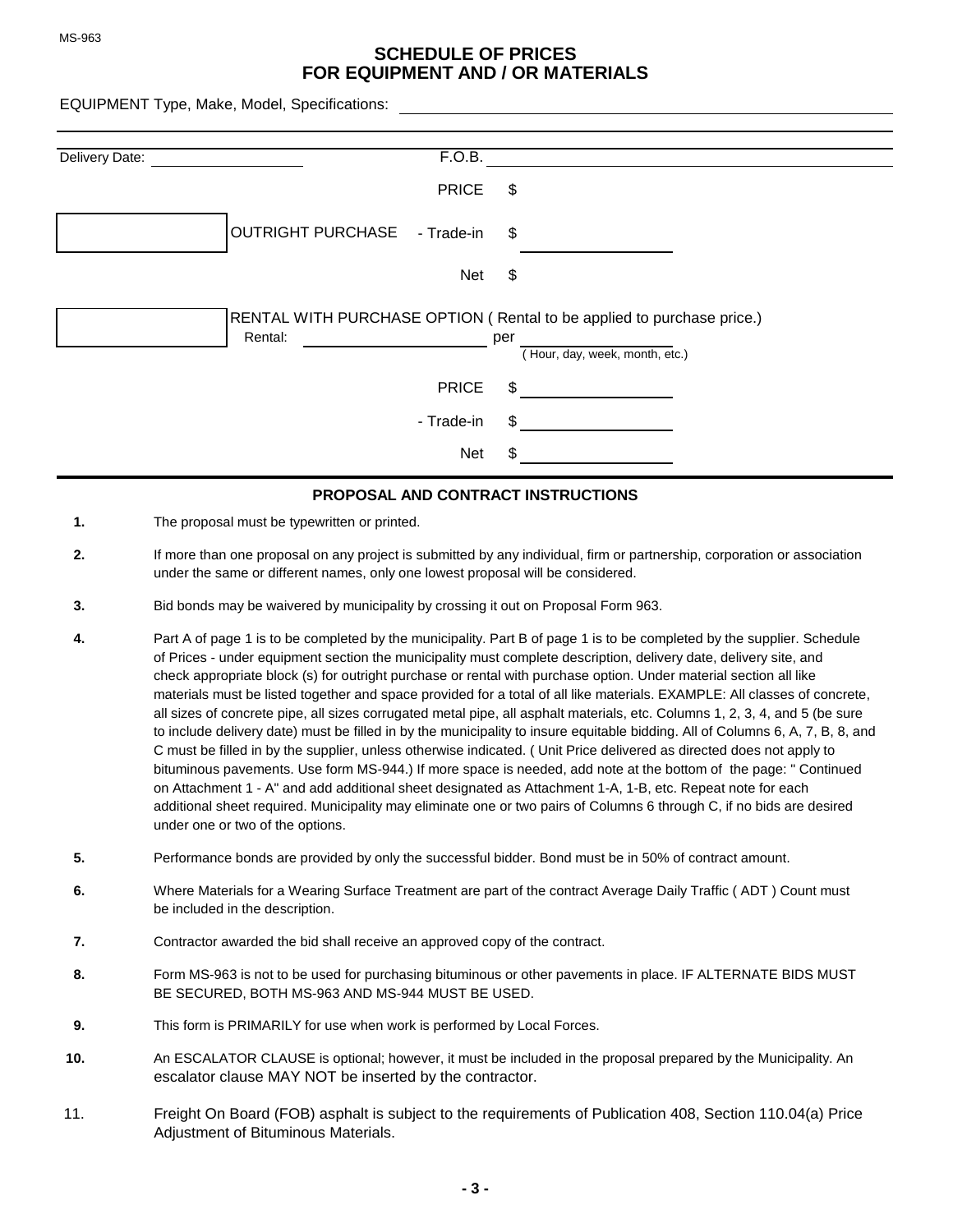|                    | <b>SCHEDULE OF PRICES - MATERIALS</b> |                                                                                              |                                                                                                                                                                                   |                                                             | <b>BIDDER NAME:</b> |                                |                                                             |                                |                                                                                                                           |                                |
|--------------------|---------------------------------------|----------------------------------------------------------------------------------------------|-----------------------------------------------------------------------------------------------------------------------------------------------------------------------------------|-------------------------------------------------------------|---------------------|--------------------------------|-------------------------------------------------------------|--------------------------------|---------------------------------------------------------------------------------------------------------------------------|--------------------------------|
| -1                 | $\mathbf{2}$                          | $3^*$                                                                                        | $4**$                                                                                                                                                                             | 5                                                           | 6                   | A                              | $\overline{7}$                                              | В                              | $8***$                                                                                                                    | C                              |
| <b>ITEM</b><br>NO. | APPROX.<br><b>QUANTITY</b>            | <b>UNIT</b>                                                                                  | <b>DESCRIPTION</b>                                                                                                                                                                | <b>REMARKS AND / OR UNIT PRICE</b><br><b>DELIVERY DATES</b> | <b>FOB PLANT</b>    | <b>TOTAL</b><br>$(2 \times 6)$ | <b>UNIT PRICE</b><br><b>DELIVERED</b><br><b>AT JOB SITE</b> | <b>TOTAL</b><br>$(2 \times 7)$ | <b>UNIT PRICE</b><br><b>DELIVERED</b><br><b>AS DIRECTED</b>                                                               | <b>TOTAL</b><br>$(2 \times 8)$ |
|                    |                                       | 300 tons<br>100 tons<br>500 tons<br>300 tons<br>100 tons<br>500 tons<br>100 tons<br>400 tons | 3/4 x 0 slag, more or less<br>R4 Limestone, more or less<br>#3 Limestone, more or less<br>2B Gravel, more or less<br>R5 Limestone, more or less<br>Anti-skid<br>Cold patch<br>Ash |                                                             |                     |                                |                                                             |                                |                                                                                                                           |                                |
|                    | * Gallons - Tons - Feet - etc.        |                                                                                              | ** Includes Class - Size - Diameter<br>LICE OF CUTRACK ACRUALT IC RROUDITER RETAILEN MAY 4 -4                                                                                     |                                                             |                     |                                |                                                             |                                | *** For Bituminous or other Pavements in Place, Use Form 944<br>ALL COLUMNS MUST BE COMPLETED UNLESS OTHERWISE INDICATED. |                                |

**USE OF CUTBACK ASPHALT IS PROHIBITED BETWEEN MAY 1 st AND OCTOBER 31 st EXCEPT AS NOTED IN BULLETIN NO. 25.**

**- 4 -**